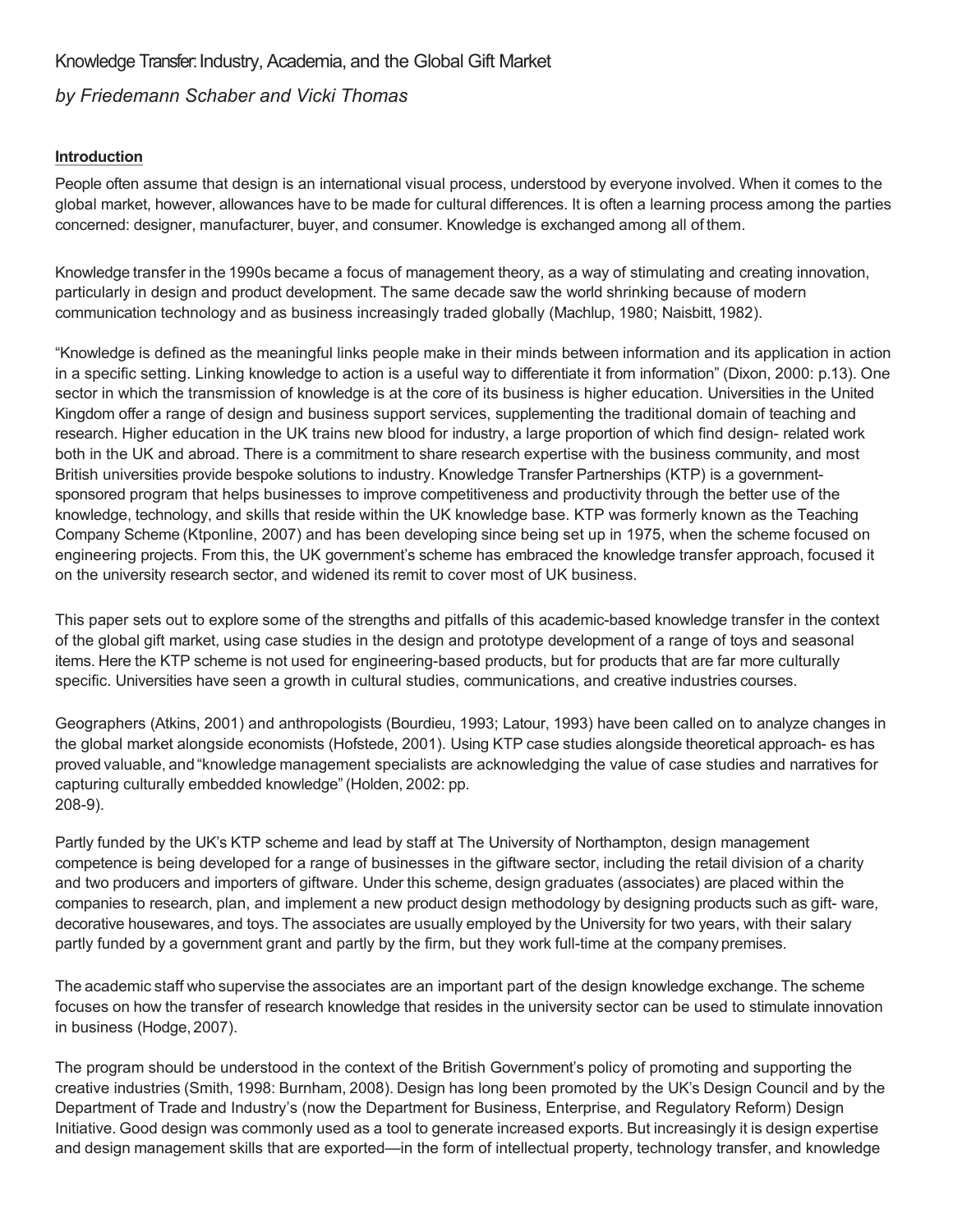exchange. So here are key aspects of design management knowledge exchanged by government promotions.

The University of Northampton is itself a growing and changing institution. It is located close to the heart of England in a town renowned for its tradition of shoe-making. It also has a long history of engineering in specialist areas, such as lift technology and the high performance motor industry, the latter due to its proximity to the Silverstone Formula 1 racing circuit. It has excellent communications with the capital and with the rest of the country, and therefore has attracted global businesses, such as Barclaycard, Carlsberg, and Avon, all of which have used the town as the location for processing, manufacturing, and distribution. Teaching in the University's own School of the Arts reflects changing local industry. The product design course has an integrated approach, with students linking research, business management, and marketing studies directly with design projects. Undergraduate students tackle a variety of projects throughout their three academic years, some live projects with local firms, some linked to international competitions, and some set to challenge the students with the global realitiesof today's marketplace. The case study and the project form the basis of design management teaching—learning by experience is key; this parallels the experience in Australia (Griffith, 2007) and the US (Morell, 2007). The (US) National Science Foundation (1995) proposes that "the learning experience must move away from lectures as the dominant mode and toward a higher level of active learning approaches, such as laboratory and internship experiences. These experiences should encourage world-classdesign development… Cooperative learning approach- es and other contextual and experimental learning must be integrated into the classroom" (Morell, 2007: p. 29). In Britain, the *Cox Review of Creativity in Business* (2005) identified the need for the UK to exploit its creative capabilities more fully in order to respond to the growing threat from rapidly emerging economies.

The review put forward several recommendations promoting multidisciplinarity in higher education as a driver of innovation, including preparing students better to work with and understand other disciplines. In response to these restructuring recommendations in design education (ibid., 2005), the knowledge transfer approach, the KTP in particular, encouraged the university to adapt various activities, specifically its cross-cultural and global focus.

Learning and teaching at the university has been particularly enhanced through exposure to current solutions of global gift production, new markets, regulatory requirements, and by amalgamating the KTP experience into live teaching. The associate introduces students at the university to operations that involve manufacturing overseas, with some parts made by automated processes; shipping from the Far East; and sub- sequent UK distribution. This process augments the sharing of knowledge by inviting industry into the university to run live projects, by employing outside designers on a part-time basis, and by entering international competitions. While the associate is an employee of the university, he works at the company and is involved with setting up design facilities and design management processes within the partner organizations. Embedding the graduate in a real job but with active links to the university is central to the KTP approach to knowledge transfer.

The case studies of a charity retailer and two housewares companies explored in this paper are not of large international corporations, but of relatively small British firms trading globally with a specific range of products. In all three cases, the consumer buys the products as gifts for family and friends or as collectibles. "Gift exchange"has been analyzed by sociologists such as Mauss (1954), who argued that it is a social process found in all cultures. Gift exchange is seen as a generator of trade and the process has been commercialized. Products are designed to be gifts, and whatever the materials or process involved, they often share key design attributes linked to their cultural and expressive functions (Thomas, 1984). Trade in gift products between the Far East and the West is not new and China, in particular, has been designing to European specifications for several hundred years. For example, one need only think of the East India Company and the imports of vast quantities of

blue and white china adapted to European tastes and forms. Gifts for all ages were always specially designed and traded. A recent UK *Keynote Report* (2007) states that sales volume of the giftware market in the UK was valued at about £4.57 billion (bn) in 2006, with a predicted modest growth in sales toreach

£4.86 bn in 2011. Gifts and toys are produced globally, and most of the ranges sold in the West are manufactured in East Asia. In fact, the major toy and gift brands produce a large proportion of their ranges abroad. Recent US product recalls, such as Mattel for product safety (Coffey, 2007) and GAP for child labor (BBC, 2000), have encouraged producers to ensure that manufacturing meets the quality and ethical standards set by the European Economic Union.

Designers often have to consider these issues from the initial stages of any project, but they may not have direct control or even day-to-day contact with the manufacturer. In many cases, technology and manufacturing facilities in Asia are very advanced—for example, production lines for such high technology products as computer games consoles and the injection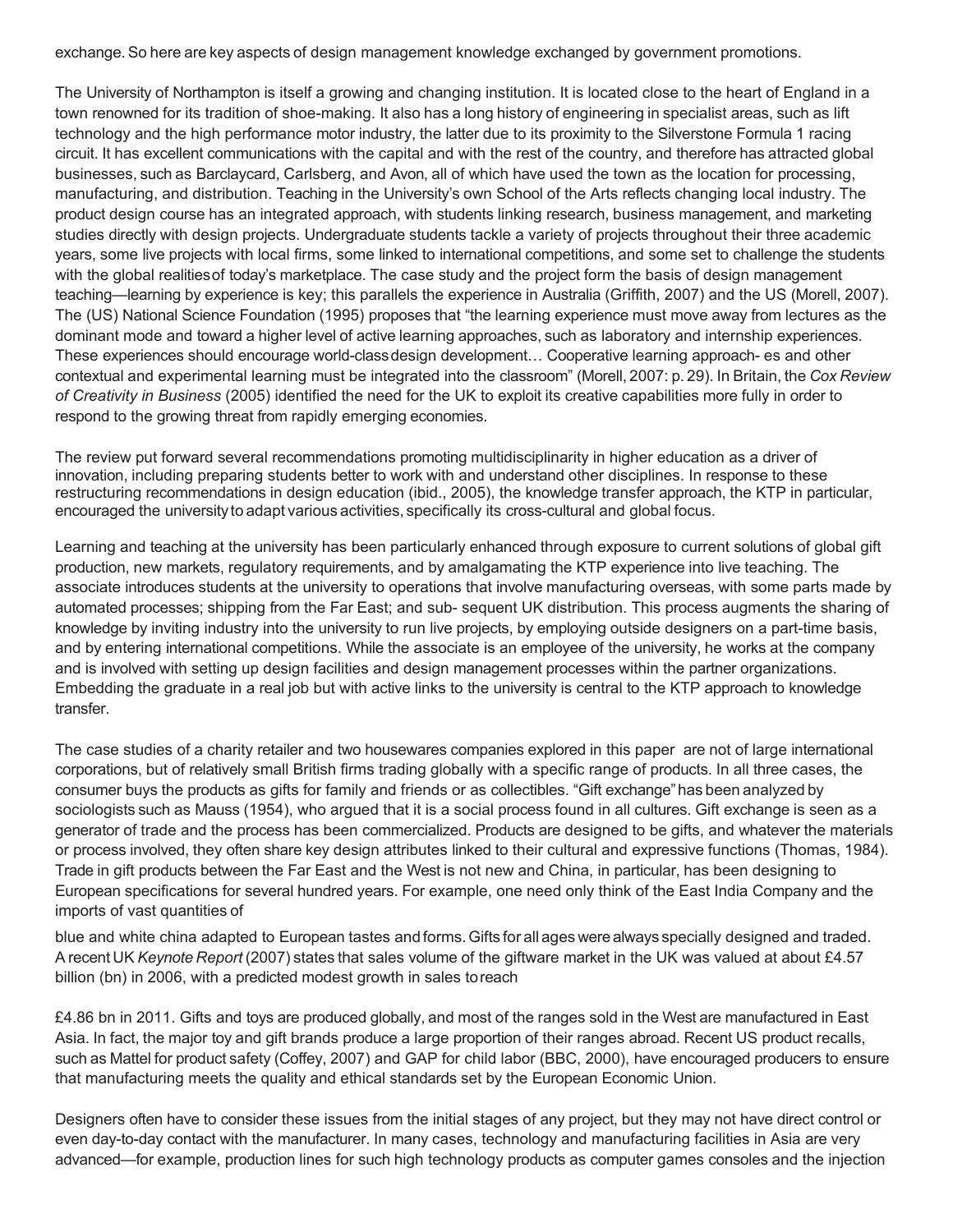molding used in toys. Gift products often require hand finishing—"handmade-ness"—one of the distinct design attributes of many gift products (Thomas, 1984). This involves skilled and semi- skilled workers willing and able to work for far lower wages than are acceptable in the West. The KTP experience has brought ethical trade and sustainability issues to the fore for the students.

Between the (Western) consumers and the (Eastern) producers exist a host of buyers and traders. Retailers often have "buying houses" in cities like Hong Kong, and order direct from manufacturers and Far Eastern trading companies. Buyers visit major trade shows to see what is available and negotiate directly or through agents. But there is also a great number of importers and manufacturers who buy and develop products for the Western market on their own behalf and then offer the goods for sale to major department stores and multiple retailers, as well as to various smaller gift and toy retailers. Gifts and toys are also sold as promotional goods and fundraisers by organizations, such as incentive businesses, museums, galleries, and charities. This trade is often through mail order catalogs and dedicated websites. Inall cases, products have to be sourced and designed to meet specific customer needs. Here, the designer plays a key role in creating the right product for the occasion—not simply for the market. Much of the knowledge of the trade, manufacturing capabilities, innovation opportunities, and management lessons lie within this network and not at the university. KTPs provide an opportunity to transfer this expertise from the business and their trading partners to academics and students. The first case study presents the charity and contrasts the KTP against the live-project and the visiting-lecturer approaches to involving industry in teaching design management.

Educational benefits of a linked live project for classroom students include the following learning experiences: seminar, tutorial session, "making" in the workshop, creative investigation, critical reflection, and developing design skills.

These result in ranges of giftware products. The company also benefits. It gains access to innovation and expertise, and to the exchange of CAD files. Associates are expected to be hands on, implanting design into the organization, visiting manufacturing sites in China, dealing with communication and cultural issues, handling intellectual property issues, using digital skills to communicate to buyers, and attending internal boards and off-site manufacturing. Also, they are expected to guide the key design decisions of the industrial partner using a variety of researchand presentation techniques, such as mood boards, model-making, photo techniques, scale, sketch modeling, and materials and components selection. Thus, associates are involved in all stages of the design process, from the original inspiration for the ideas to the finished product—in this case, dollhouses for Christmas.

The second study investigates the implementation of design capability in houseware companies. Here the retail buyer or brand developer plays a key role in identifying trends in surface pattern, innovation, and detailing, then in demanding goods from suppliers to meet specifications. The product has to be designed to be distinctive in the market andyet easily adaptable for different buyers and consumers. Through the KTP, in-house design expertise was developed, with associates creating new ranges of tableware, picnicware, mugs, coasters, and other giftware

items. We shall see that the associate has to work with cultural differences, intellectual property, delivery schedules, and environmental and ethical issues. In the second study, a live project was set for first-year students, who designed new outdoor eating and garden products linked to a changing lifestyle in the UK, but bound at the same time to strong social practices and locations, including the garden shed and the allotment. For the project as a whole, there was a shift from producing functional tableware to a more culturally specific product, a packaged mug and coaster set for Mothering Sunday in the UK and for Mother's Day in the US, key events in the retail year and cultural calendar. Knowledge is transferred in a variety of ways and directions, all of which have proved valuable and challenging. This paper shares some of the lessons learned through the case studies.

### **FirstCaseStudy**

The aim of the KTP project involving the retail arm of a charity, The University of Northampton, and the associate is "to create an in-house design capability to limit purchasing of non-bespoke items sourced from China. This will enable the charity to design and sell its own bespoke products. This in turn will help to generate further profits to allow the charity to continue providing palliative and neurological care to patients, while expanding and securing the charity's future" (DTI, 2006: p. 1). This charity has about 400 retail outlets in high street locations in the UK and a growing online presence. For the knowledge-seeking charity concerned, the KTP was successful. It achieved an increase in sales and market share by creating a new, larger, and more diverse product range.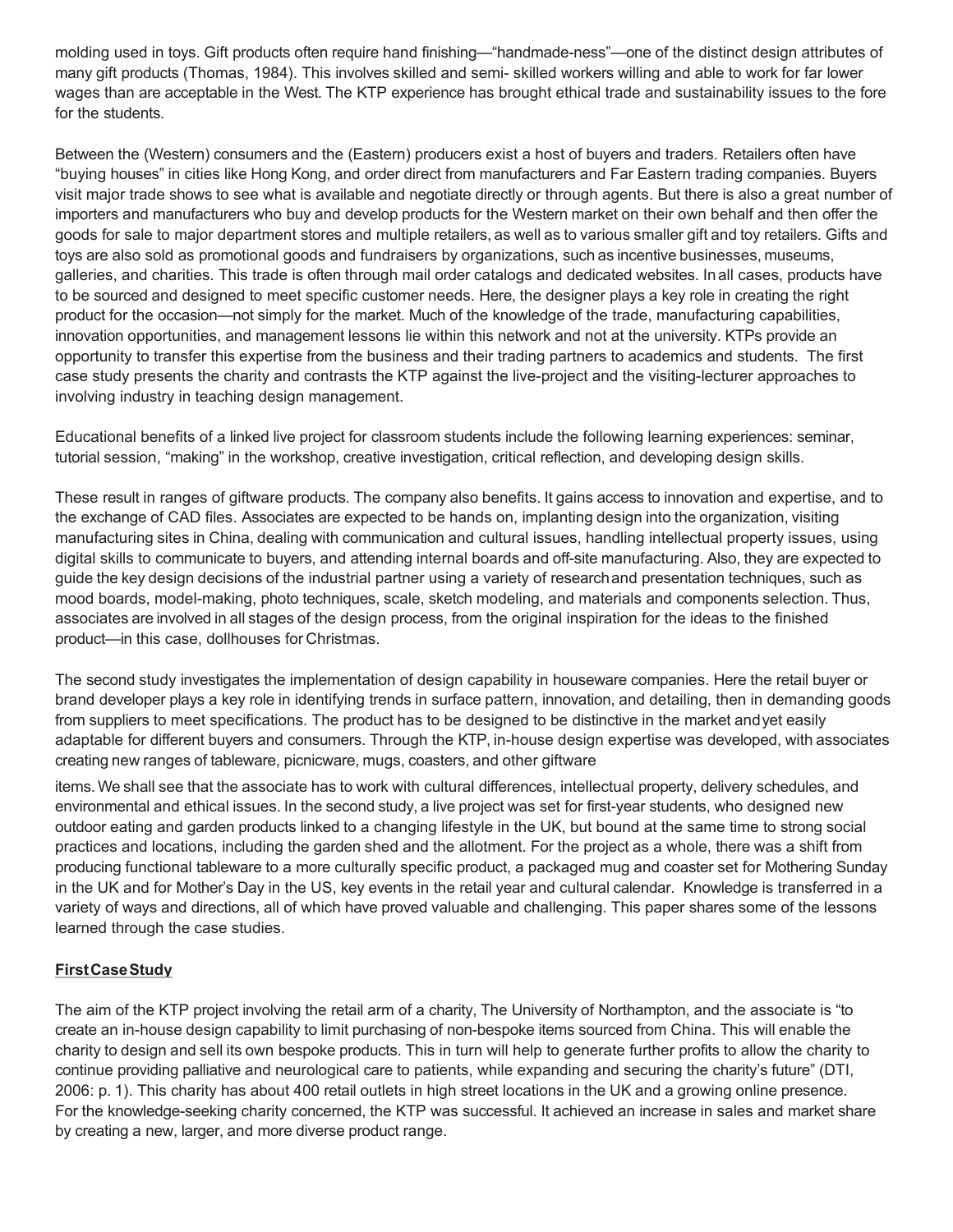Although the overall project plan structure stayed the same, tasks during partnership changed due to the unpredictably of the commercial environment. The needs of the project altered accordingly with these commercial opportunities and threats. A promotional partnership with a UK newspaper (*The Daily Mail*) is a good example of this, with advertisements of a miniature fantasy castle and accessories. A number of product launches arose through the liaison with the media partner, and these opportunities usually had short and demanding delivery deadlines. The associate learned to respond to these challenges and to make sure his role remained flexible.

The trading arm of the charity hoped the shift in the product range would lead to a wider spectrum of buyers. Currently under development is a range of electric guitars endorsed by some top musicians to attract young males who usually do not cross the shop's threshold. The charity consciously wants to widen its customer base, who "tend to be aged 40 and up, female, and mothers who are socially disadvantaged or have commitments at home" (Betts and Schaber, 2007: p. 2). It offers its customers miniature items "that provoke nostalgia and encourage the customer base to make a purchase" (ibid.). Designing gifts is about creating products that function socially and meet the expressive needs of the consumer.

The initial contact with the university was made after the charity experienced infringements of copyright by sourcing nonbespoke items from China. The charity was not able to control local manufacturers copying and supplying competitors with look-alike products. Since developing design expertise though KTP activities, the charity takes great satisfaction in branding and packaging the new product range as its own. Copyright remains an issue, as the contracted manufacturers overseas continue to copy and sell-on the contracted designs. As with many Western companies, the charity is (through the KTP) developing a "brand experience" and increasing customer loyalty through collector's clubs, reuse bags, and loyalty schemes. The shops retain, through their charitable agenda, a dedicated clientele, which extends toonline "fan clubs." In the UK, retail business activities of charities are substantial, recognized by further investigation into their design management.

Ethical trading continues to grow in importance (Pringle, 1999), an issue raised by the case study. The associate spent an increasing amount of time on branding and graphics projects. A delay in the original objectives was noted and illustrated in revised GANTT charts, which monitored the progress of the project. To safeguard against this development, university supervisors argued at an executive meeting that an internship (student placement) should be offered, or an art worker employed, who could focus on CAD and graphics. Ideally, the academic supervisors like to place one of their own graduates, thus making the associate a supervisor of the design operation, which supports the aim of embedding design management competence.

The associate's activities and achievements are based on his core skills—idea generation, designing, and prototyping. Visualization techniques, such as markers on layout paper, are used to generate a range of images describing features of the various dollhouse designs. These are communicated to the project manager in a presentation of proposals prior to developing 3D models or CAD work. Based on the CAD file and associated perspective visuals, the overseas manufacturer interprets and generates a first model. The prototype shows such features as flat pack assembly—for example, the sections of a fantasy castle's turret nest in order to compact the packaging. Communication ensues with China about color ways and materials.

Alterations take place in accordance with locally available materials, such as plywood.The associate noted that in order to cope with tight lead times, he learned to prepare detailed visual instructions, including perspective drawings, thus minimizing queries and misinterpretation. He also learned to email visual communication in the morning, conscious of the eight-hour time difference with China. This experience on its small scale parallels much larger case studies of knowledge transfers in which local expertise plays a key role (Von Krogh, 2000).

The associate's main project, the design of dollhouses and castles, was expanded to fantasy figures, giving him the opportunity to oversee the design of 40 models and to learn about tooling and fabrication costing. In support, DVD sketching tutorials were on order and computer visualization training courses were investigated. He went to China to develop his understanding of the wood manufacturing and paint finishing capabilities of suppliers. Here, skills were transferred between the associate and the localmanufacturers in China's Zhejiang Province.

The associate and his academic supervisors were able to present the KTP case at regional knowledge exchanges and business shows, and at an international conference. Through a shared panel at the conference, the associate was able to parallel his KTP experience with business out- reach programs at universities in the US and Australia. Of interest also was the associate's investigation of home (UK) manufacturing, developing contacts with toy and model-making companies that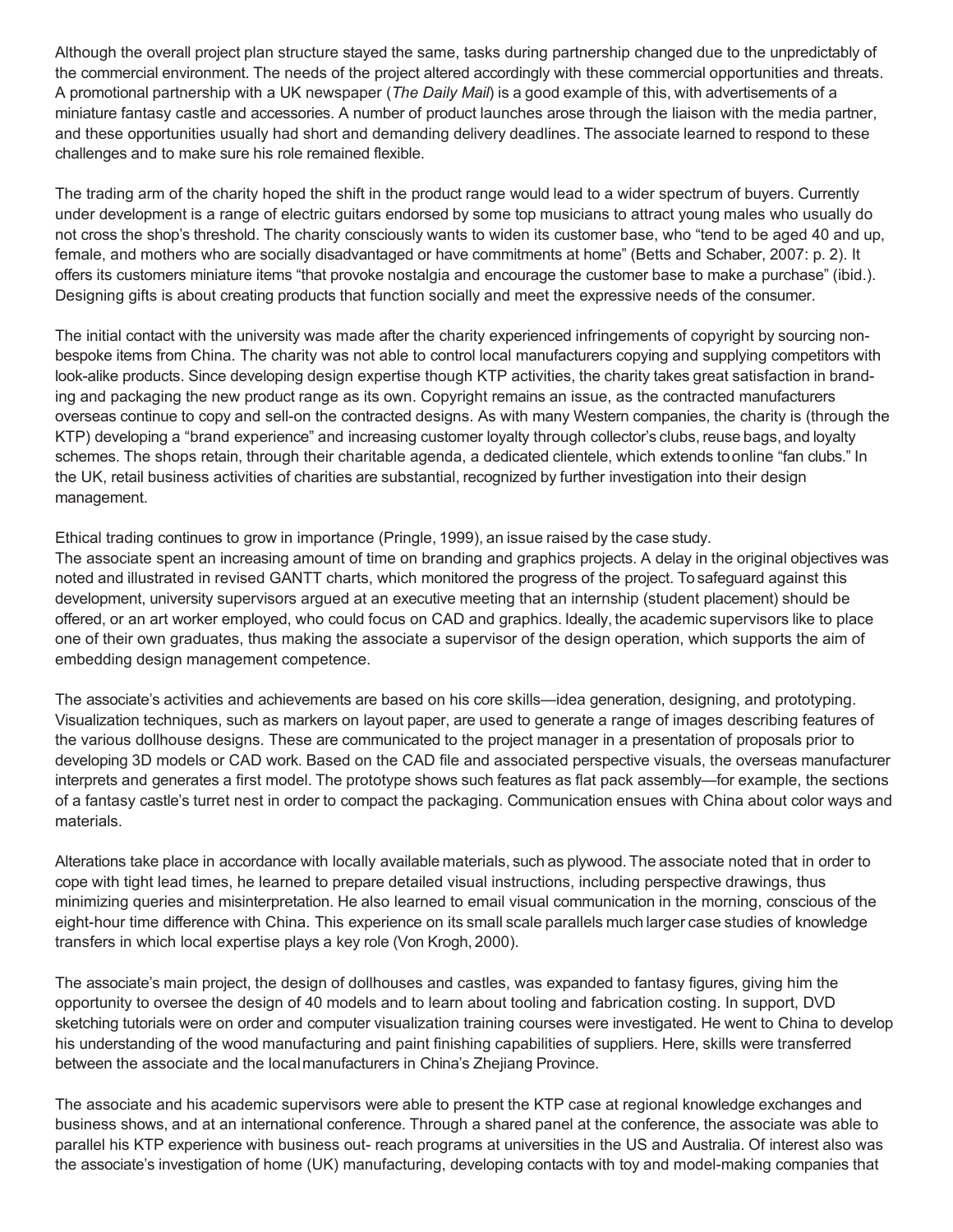stay competitive by producing to a higher quality, customizing and adapting and offering easier communications and transport. He also learned that using CNC and laser cut- ting technology allows for flexible production runs and high dimensional accuracy, and can partially offset the labour cost issue. Lessons from this one KTP are now being transferred to manufacturing businesses in the UK and Asia, and to an international forum of academics involved in knowledge sharing.

In support of learning and teaching at the university, the associate composed a student design brief based on a current project. He asked product design students to begin the concept stages of an Art Deco dollhouse project, sup- porting curriculum efforts to develop a range of 2D concept ideas, 3D sketch models, and CAD skills. Learning was organized in studio tutorial sessions, with the focus shifting to workshop (making facilities) input in the second half of the project. A photo session introduced photo- graphic documentation of models in a con- trolled light facility. Students developed visual presentation and problem-solving skills, useful in future assignments. Skills gained from the live project included identifying deliverables and adhering to deadlines, problem solving through investigation, experimentation, and making. Furthermore, students benefited from a portfolio piece with a brand name, with the possibility of having the winning dollhouse design developed into a marketable product. Students gained insights into manufacturing and managing a design project in an international context with the constraints of in-house design (Betts,Turner, and Schaber, 2007). This KTP was successful for the associate, who was recognized nationally for his effectiveness by being given a Business Leader of Tomorrow award, presented by the UK's Technology Strategy Board. Theassociate learned that knowledge transfer is the networking of information to and from individuals, industries, institutions, cultures, and governments.

## **SecondCaseStudy**

The second case study is based on two KTPs, both producing ranges for outdoor eating—picnicware and melamine. In both cases, the KTPs did not run their usual two full years and in both cases, goods were sold to key buyers in Europe. These customers increasingly demanded



Figure 1. Georgian dollhouse design: Perspective drawing including dimensional and assembly specifications.

own-brand ranges, and were either considering importing directly from the Far East or looking to existing suppliers to produce exclusive ranges for their outlets. Both firms needed to diversify their product offer in order to compete with other firms selling to the same customers. The market in the United Kingdom was changing as people were eating less formally and eating on the move. Healthy eating was promoted in schools and in the workplace. Chilled foods and drinks were recommended for health reasons. The garden was described as the "fifth room" and, with global warming and an increase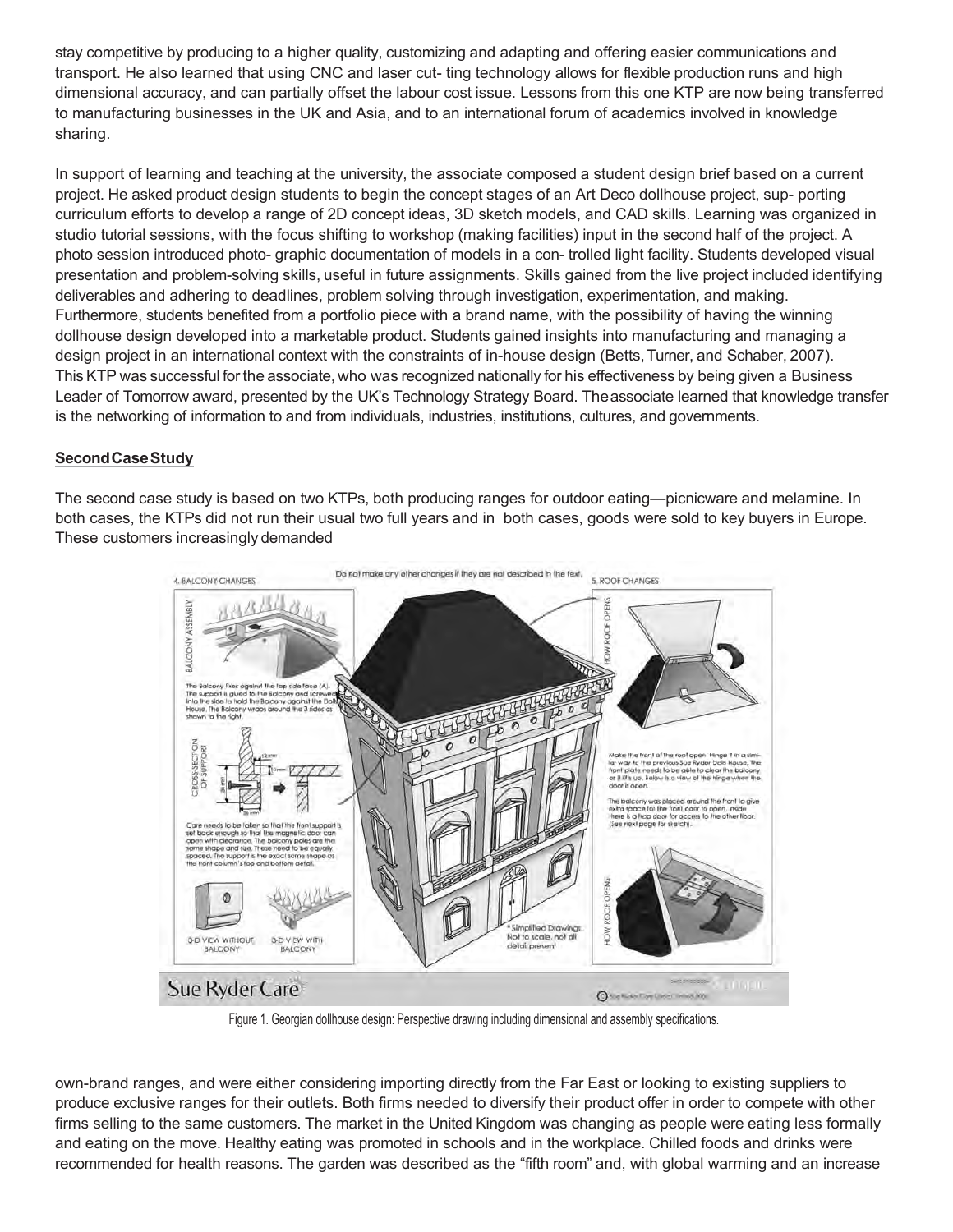in continental style café lifestyles, more of the population was eating outdoors and looking for lightweight reusable tableware.At the same time, both firms realized they depended on the summer trade and that they should develop products that could be sold into the lucrative Christmas and general gift markets.

The KTP allowed them to introduce and widen their design capabilities within their own organizations rather than be led by the buyer or supplier. In both cases, they were keen to innovate, diversify, and introduce more-novel threedimensional solutions—changing the product fundamentally, not just the surface decoration or finish—designing product ranges to meet the needs of the changing markets and demanding buyers.

The first company, House Wares One (H1), was established in 1996 to produce one product, worktop savers (glass or melamine heat-resistant chopping boards). In 1998, it began to manufacture lap trays, and in time grew to encompass a range of coordinated products (Creative Tops, 2007). The company started to import products using a sourcing team in East Asia that would "analyze the market trends and manage projects from initial concept all the way through to delivery of range or bespoke products" (Creative Tops, 2007).

The company hoped, through a KTP, to embed 3D design skills into their UK offices, where it already had graphic skills and was sourcing imagery and patterns from outside consult- ants, licensing companies, and studios. The com- pany also accessed external design advice through the Design Council (a government organization whose purpose is to enable and promote the best use of design by UK businesses and institutions) on matters of corporate identity and strategic planning. The KTP was seen as part of a refocusing on design in order to cater to the demands of the market. The company actively sought knowledge to enhance innovation.

The educational benefits for the associate were significant, as it was envisioned that he or she would work with suppliers and buyers and develop new three-dimensional products using the newest computer-aided-design software applications. The associate was involved in producing a new range of melamine forms for dinnerware. Some initial work had already been done in-house, but it needed to be developed for the market and by doing so, a three-dimensional design process would be embedded to work alongside the existing graphics studio. The university's rapid prototyping technology was used to develop the forms through a range of physical models created from CAD files through a 3D printing process by fusing an ABS polymer.

*Embedding design* is a term used in many KTP proposals. It expresses the importance of having someone in the organization providing the key design expertise and management role, who is at the same time able to share expertise and experience with the university, drawing on innovative advice and allowing the industrial partners, associate, and students to get more closely involved through visits and regular seminars. The associate is able to travel to meet with manufacturers and to share knowledge directly with them, as well as bring back information and shareexperience with all those involved in the UK



. Figure 2. Melamine tableware: Product development using KTP.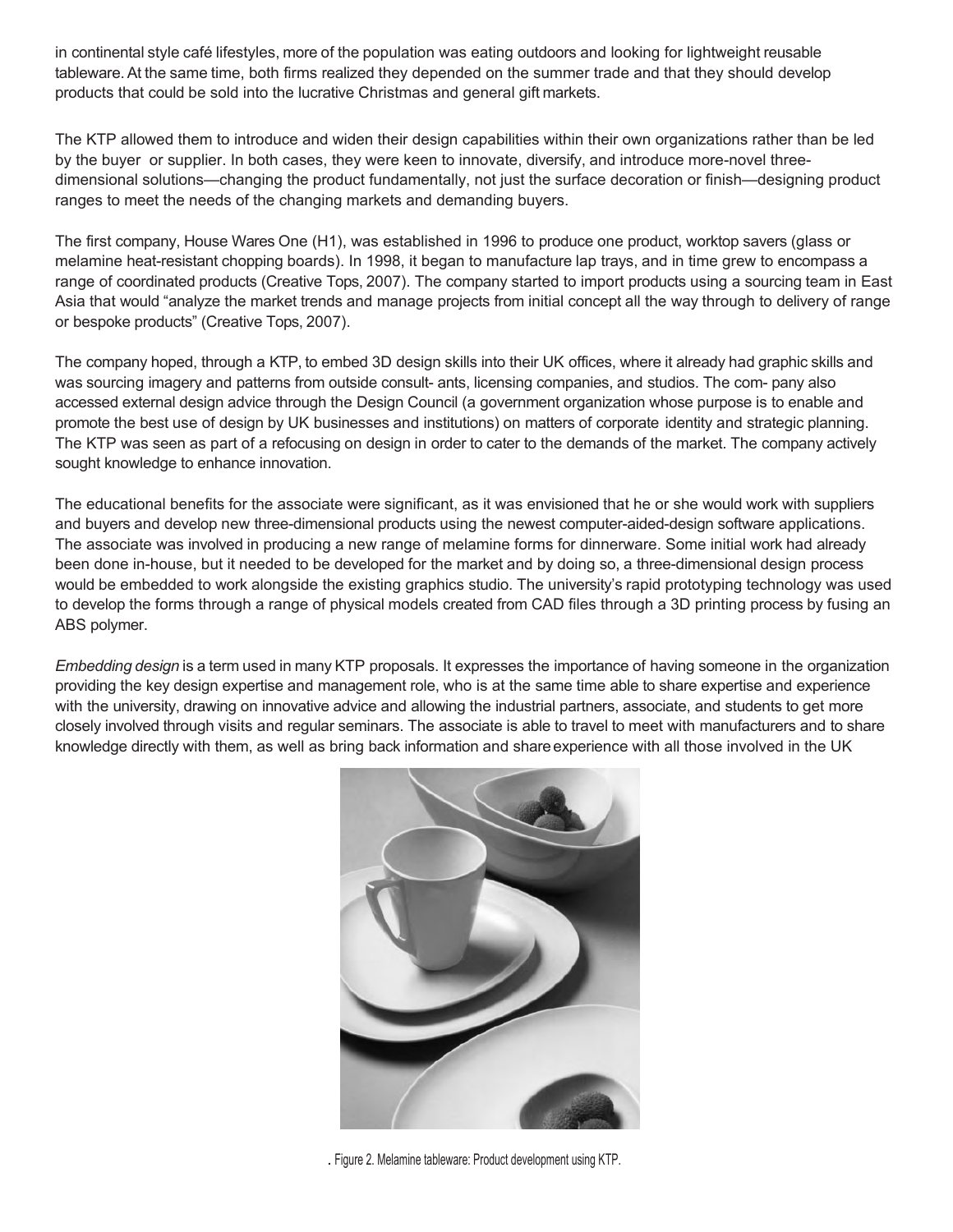The associate was supported by the university with advice on research techniques and expertise about the changing food industry. He was encouraged, as part of the KTP, to obtain more-structured on-the-job management training, leading to a national vocational qualification (NVQ)level 5in management.That clearly was a transfer of expertise from the university to the associate and to the company. For the company,however,the process was seen to be slow and bureaucratic. Senior members from H1, rather than the associate, were actively involved in a live project with first year under- graduates, asking them to design products to suit the changing garden and outdoor living habits in the UK. However, the studio project, as with many live projects not specifically linked to real product development, did not lead to products ready for the global market. For the company, it may have produced some ideas of possible directions, and for the students some direct contact with a trading company and its requirements. The commitment from the firm was considerably less than the charity live project in which the intention was to produce and market Art Deco dollhouses based on the students' initial research and design proposals.

House Wares 2 (H2) is a newer company, but owned and run by directors who previously worked for a producer of an international brand of chilled drinks containers. They now sell a different product, but to a similar marketplace, producing bags for keeping chilled food products, such as drinks, packed lunches, baby's milk, and picnics. Although the firm is owned



Figure 3. Rapid prototyping: The KTP associate designing a new range of dinnerware.

and based in the UK, it controls the output of a specialist factory in China and sources some components from other firms. It also sells to the larger retailers and develops own-brand ranges, such as specialist baby bags. The company has technical chilled food knowledge in the UK and design manufacturing expertise in China. But it has no design management capability in the UK, no product, graphic, or surface pattern skills it can call on, so it is unable to respond to customer demand as quickly as it would like.

Designers in China do not have knowledge of the UK market and its culture. Here again, the intention was to embed design and design management skills into the UK operations and to allow that transfer of knowledge through these key personnel.

Although the H2 KTP was shelved in its early stages, third-year students benefited from the academic links, as a number of them were involved in designing outdoor and leisure goods, such as backpacks and picnic boxes. However, the H2 management and product development team was stretched with the joint demands of the customers in the UK and the production abroad; communication was slow and time limited; and it was vital that they improve the management of their design and product development. Factors, such as a very wet UK summer, had a detrimental effect on sales and customer confidence. The KTP project was put on hold after a relatively short time for financial rea- sons—primarily a drop in orders, just at the point when the company would have benefited most from design management expertise based in the UK.

In the case of H1, the process of three 3D developments for plastic dinnerware proved to be lengthy and costly. The retailer demanded seasonal changes, and this can more easily be done with decals (transfer prints), outsourcing surface design artwork, and buying new component products to create new giftware. The European Union's import controls on ceramics were lifted during the period of the project and it was possible to import ceramic mugs and tableware at competitive prices. Mugs and ceramic tableware were easily coordinated with the company's existing melamine tray and mat products, without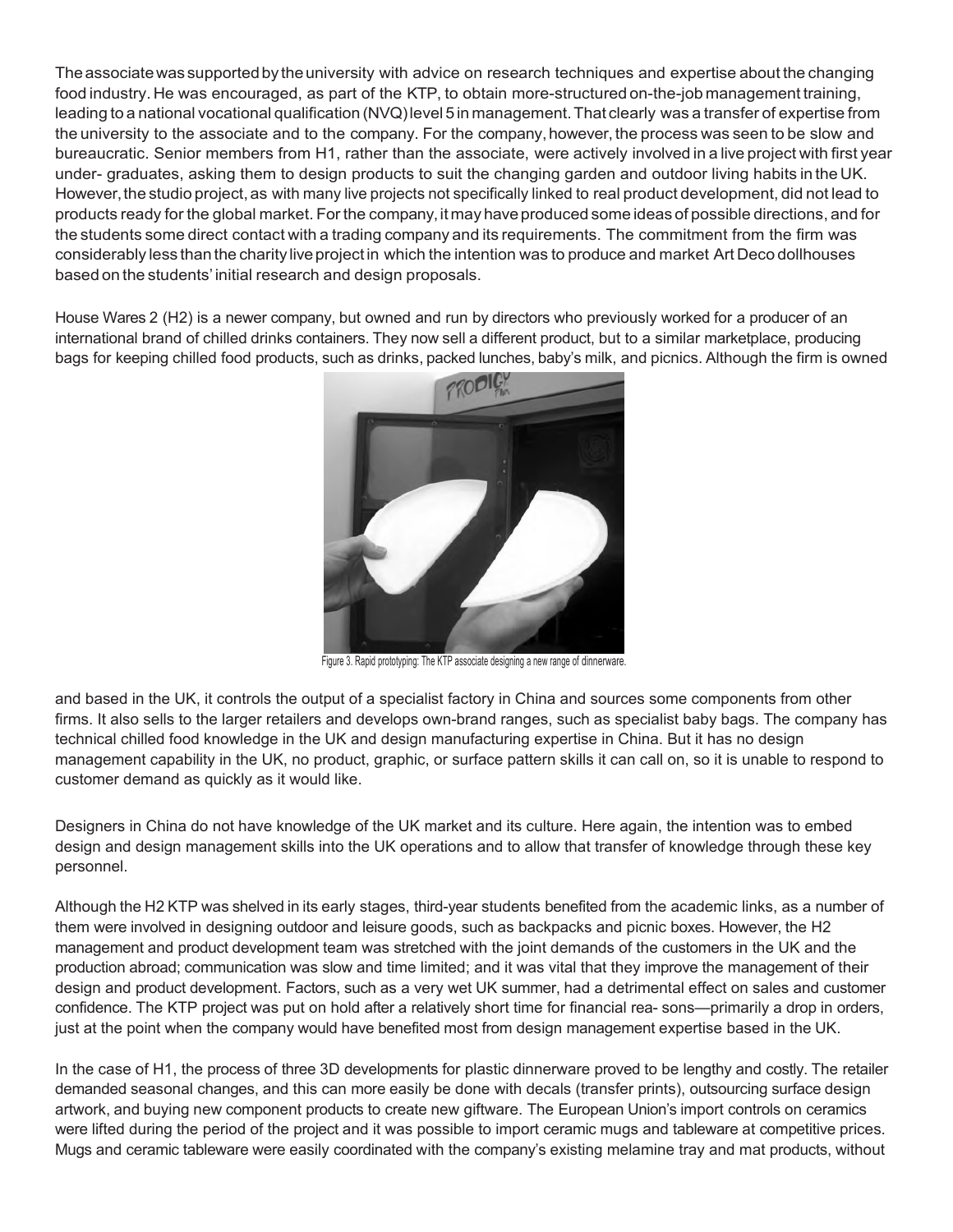particular form. Mugs and coasters can easily be boxed together and turned into gift lines for Christmas and for other occasions, such as Mother's Day. The imagery can be changed swiftly, allowing the firm to buy in licensed characters and sell ranges worldwide.

These two housewares KTPs failed in comparison with the first. The rigors of government funding and monitoring were seen as too slow and bureaucratic, and the firms could not respond quickly to the changing market. Retail buyers and competitors bought products directly from Asia, own-branding them by changing the surface décor. The firms were small and had limited research and development resources, and their incomes could easily be affected by bad weather or changes in the buying policy of a key retail buyer. In the international context, in hard times they returned to trading in existing Asian products rather than developing distinctive ones through a transfer of design management knowledge.

### **Change andresponsewithindesigneducation**

At the University of Northampton over the same period, expertise has grown and new programs developed, which could specifically help these firms. There has been a growth in courses related to surface décor, which includes a new BA in surface design and printed pattern and a BA in illustration. Longstanding expertise in areas such as leather technology has lead to the growth of a footwear and accessories pathway within the fashion course, in a decade when handbags and holdalls became a fashionable gift item. In the university, there has been knowledge-sharing between the fashion and product design divisions, with an increasing number of final-year projects showing fabric/textile elements. Interior design has also grown, with students designing new products for the home that link with fast- moving lifestyle changes. The university has the expertise to support any research and development the firms require. Courses that include a substantial design management and business curriculum are in development, such as fashion marketing and creative design in advertising.

Formal business study sessions and contextual studies lectures have widened to tackle ethical and green issues, as well as to provide more background to the global market andintellectual property changes, paralleling teaching changes in Australia (Griffith and Bamford, 2007).

When the product design course started, students had an opportunity to learn a European language and had sessions on the European Union and on the effects of the Common Market. The focus now is more global. The university has learned to adapt its courses to suit the market; it is more focused on developing skills in communications, surface design, and brand development rather than detailed engineering.

The KTP case study experiences are used in all these courses, benefiting another generation of students. Postgraduate provision is set to expand within the classic British art and design schools, addressing an apparent demand from overseas students, already equipped with a sound under- graduate skill set, culminating the experience with the opportunity to undertake doctoral research "by practice." The experience of global design management is envisioned, and the linked transfers of knowledge will grow in importance in all teaching areas.

As for physical resources and facilities, the university is focusing away from maintaining a "making" workshop equipped with general woodworking machinery and tools, metal lathes, and an associated assembly area. Across the art and design university sector, "the studio culture that lies at the heart… is under threat... university- estates officers gaze longingly at studio space" (Leon, 2004: p. 27). Institutions make successful bids and attract funding for business incubation suites and rapid prototyping (RP) centers, which often lead to an amalgamation of the existing workshops and studios and are advertised for their consultancy and income generation value. As for the case studies in this paper, this capability was instrumental in gaining some of the KTP projects in the first place. In Northampton University, a 3D printer and laser scanner complemented an existing 3-axis CAD/CAM milling machine, enabling reverse engineering. The university was quick in advertising these services in promotional literature. Staffing, however, remains a major pitfall, as technical staff is hard to get and to retain; once trained, they are likely to be attracted by better conditions in industry. KTP focus could be said to skew communication; it often uses model making as communication, allowing the visual to be thecommunication device rather than words. Correspondingly, Holden (2002) has argued that language is knowledge management's lost continent.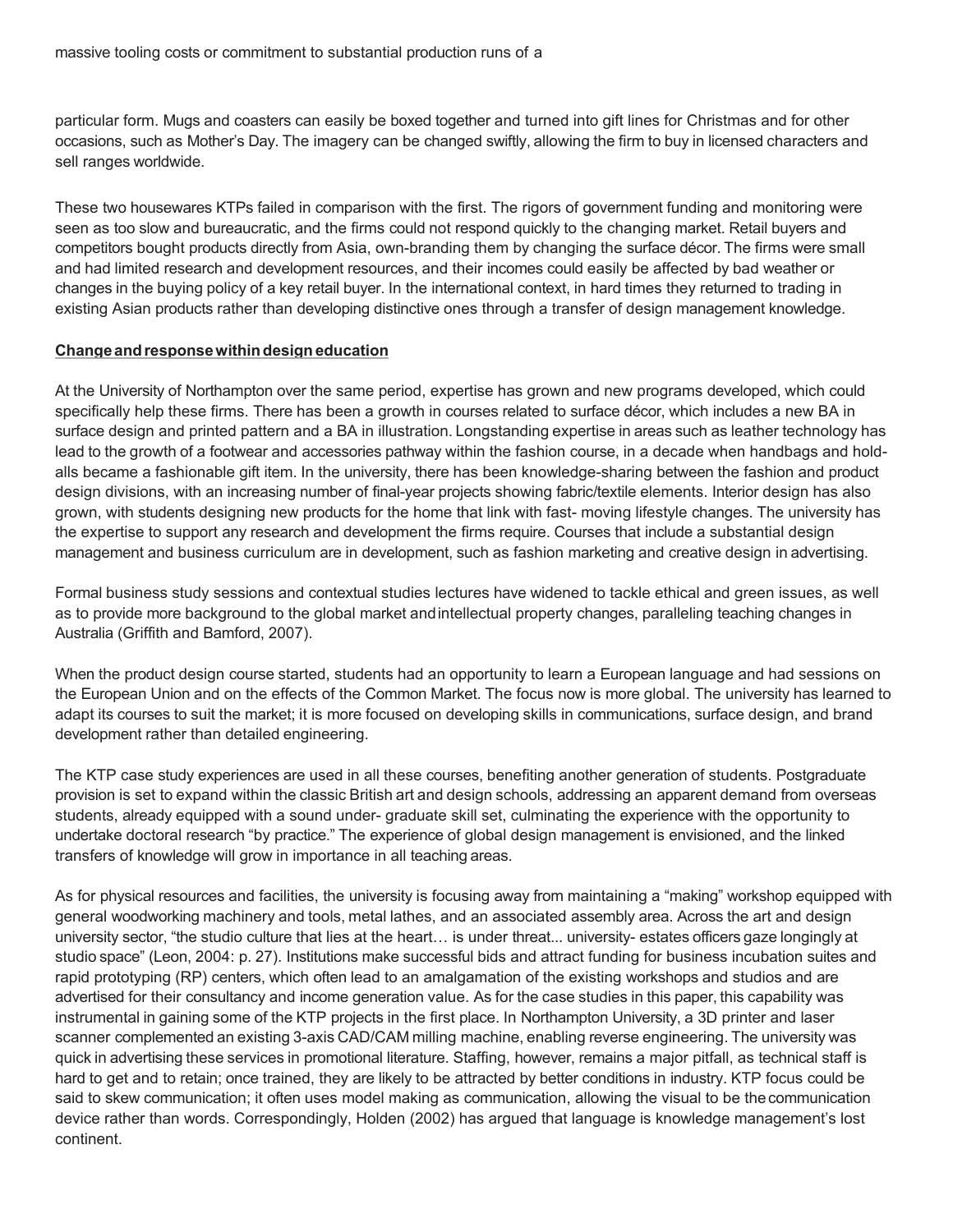A major achievement for the university, apart from income generation, is the curriculumenrichmentthroughlive projectsprovided by theKTP,in which the students get exposure to business situations and a real understanding of lead times and deliverables. The product course has experience involving industry for more than a decade. More recently, KTP schemes have been found suitable to provide the framework for successful project work with undergraduate students.

## **Conclusions**

The concept of knowledge transfer is at the heart of the KTP; when it works well, as in the first case study, it is beneficial for all involved. In the second case studies, however, HI found the process rather bureaucratic and slow to respond to market demands. It found quicker fixes for its customers' needs by buying in existing products and making superficial changes to standard products. H2 did not have the financial resources to follow the KTP through when the market fluctuated.

So, what are the opportunities and challenges of these academic-based knowledge transfers in the context of the global gift market? Academics share knowledge by contributing to conferences, publishing books and papers, and teaching through the case study. In addition, they are increasingly expected to act as consultants and to share their specialist knowledge with businesses worldwide. The KTP provides knowledge and hands-on experience for the academic and brings the real world closer to the ivorytower.

Undergraduates experience curriculum enrichment through live KTP projects, exposure to business situations and project management, and can gain a real understanding of lead times and deliverables in the global economy. The value of the experience, however, varies with each project. The production of models enhances manual skills and creates a deepened understanding of 3D, CAD, and template generation. It can also create possible undergraduate placement opportunities. In a world with many languages and cultural differences, the importance of a visual language, in the form of drawings and models, is key. The importance of teaching visual communication is confirmed by this KTP experience.

The applied research undertaken by academic staff and the associate in the context of the KTP provides up-to-date understanding of current market trends, marketing strategies, and manufacturing processes in a globalized market, which can then be fed back into teaching. The toy and giftware market is undervalued in many design courses. For that reason, the encouragement of research, the sharing of knowledge in particular, is vital in a global market for design expertise in a cross-cultural context.

The industrial partners, with new design capability embedded within their organizations, enjoy a wider set of strategic opportunities and increased company profitability. It is vital that they can offer their own distinctive products and be able to manage the design process globally to ensure the products meet the high standards the consumer requires. The case studies illustrate how swiftly markets can change, and point to the fact that learning to manage change is vital. The first case study allowed for change within the project; in the second, the businesses postponed or pulled out when their market changed.

The relationship between businesses and academic institutions is likely to be more than a short-term gain, and provides networking opportunities to benefit both parties. It has already led to changes in design management teaching, and the experience of long-term working relationships will also affect the student experience.

The associates benefit in terms of experience and furthered academic and management competences leading to fast-track career progression. The UK economy thus gains through increased business turnover and a rising UK design management skills base.

The government promotion, through its backing of KTP programs, is proving successful in terms of knowledge transfer and increased trade. There is some evidence from these case studies that the rigor of the process can makeit slow to respond to market demands. KTP pro- grams are only two years long and are intended as starting points, encouraging good practices that lead to further development and growth instigated by the firm.UK government funding is limited; its intention is to encourage investment in innovation, and firms need to be com- mitted to the project and its ongoing success.

Design knowledge and design management experience is being transferred across the globe and embedded within local UK firms that are trading internationally. Thus, these new types of collaborations between the gift industry and academia are proving beneficial for all within the academic world, as well as outside. ■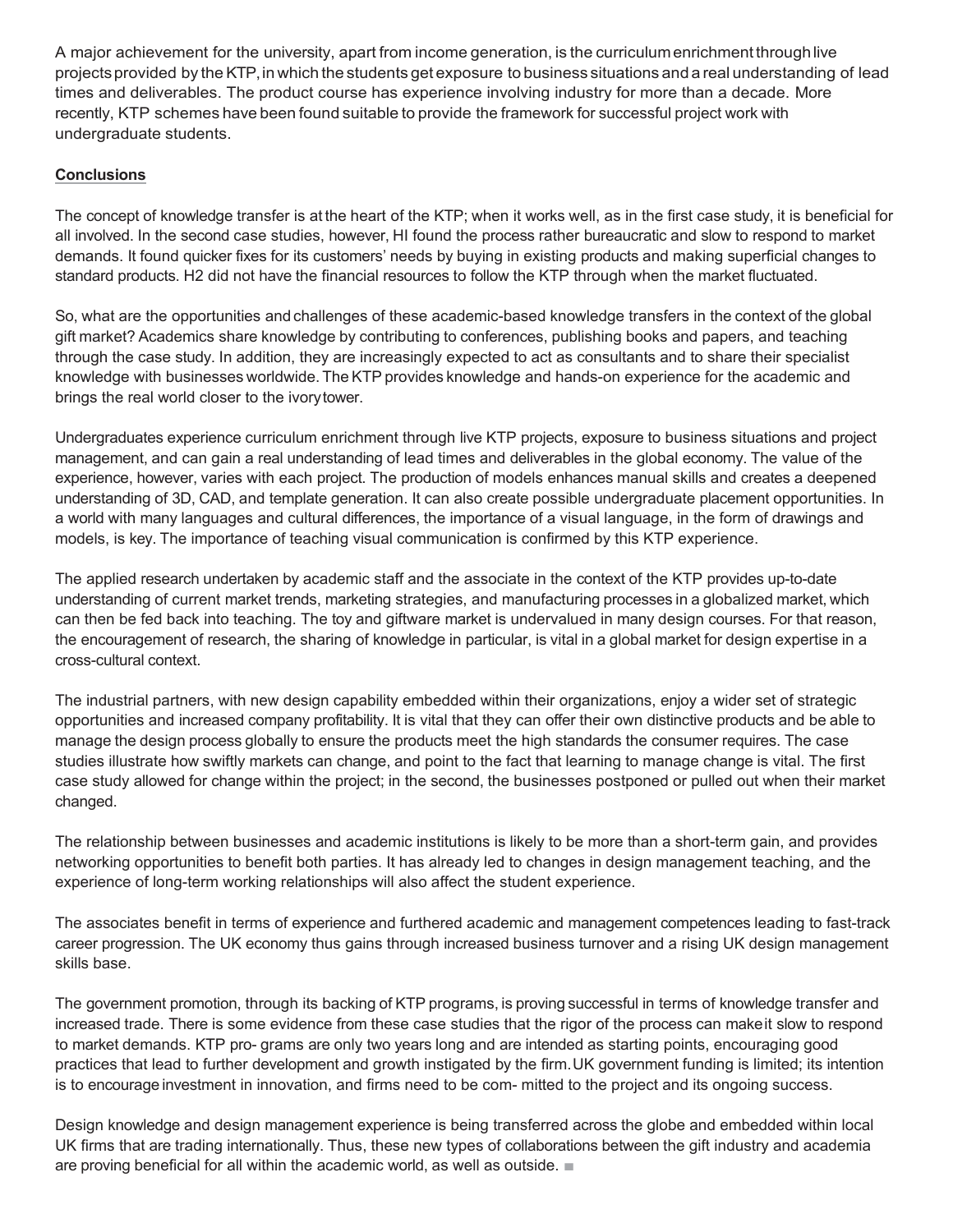#### **References**

Atkins,P.,Bowler,I.(2001).*FoodinSociety: Economy, Culture, Geography*. London: Arnold Hodder Headline. BBC News. (5 September 2007). "Seven Barbie Lines Recalled in the UK," <http://news.bbc.co.uk/1/hi/uk/6979191.stm> (3 November 2007).

BBC Panorama. (15 October 2000). "Gap and Nike: No Sweat," <http://news.bbc.co.uk/1/hi/programmes/pano> rama/archive/970385.stm (3 November

2007).

Betts,S.,Schaber,F.(2007).*ArtDecoDollhouse Project Brief*. Northampton: University of Northampton.

Betts, S., Schaber, F., Turner, R. (2007). "From IvoryTowerto Fantasy Castle:A Design Case Study of Industrial

Collaboration." 7th International Conference on Engineering Education Proceedings, Coimbra.

Bourdieu,P.(1993). *The Field of Cultural Production*. Cambridge: Polity Press.

Burnham, A. (2008). *Creative Britain: New Talents for the New Economy*. London: Department for Culture, Media and Sport.

Clunas,C.(1987). *ChineseExportArt and Design*. London: V&AMuseum.

Coffey, S. (14 August 2007). "Mattel Recalls Millions More Toys," [www.reuters.com/article/topnews/1dUSN133](http://www.reuters.com/article/topnews/1dUSN133)

8685920070814?feedType=Rss&feedName- topNews (3 November 2007).

Cox,G. 2005.*The CoxReview of Creativity in Business*. London: HM Treasury.

Creative Tops Ltd. website. http://www.creative- tops.com/aboutus.asp (8 November 2007).

Davenport, T.H., Prusak L. (1998). *Working Knowledge: How Organizations Manage What They Know*. Boston: Harvard Business

School.

Department of Trade and Industry (DTI). (2006). *KTP Project Number 1338 Executive Summary*. London: Department of Trade and Industry.

Design Council. 2005. "The Business of Design: Design Industry Research." London: Design Council.

Dixon,N.(2000). *CommonKnowledge: How Companies Thrive by Sharing What They Know*. Boston: Harvard Business School Press.

Griffith, S. (2007). "Designing Undergraduate and Postgraduate Design Management and Practice Courses," Design Management Conference: Design Challenge 07, Jordanian Centre for Design, Yamouk University, Jordan.

Griffith,S. and Bamford, R. (2007)."Embedding the Principles of Responsible Design into Student Practice from the First Year," Connected 2007: International Conference on Design Education (July). University of New South Wales, Sidney, Australia.

Hodge, M. (14 March 2007). "Knowledge Transfer Partnership Awards 2007: Keynote Speech," London: Marriot Hotel, Grosvenor Square.<http://www.dti.gov.uk/about/ministerial-> team/page38430.html (27 December 2007).

Hofstede, G.( 2001). *Culture's Consequences: Comparing Values, Behaviors, Institutions, and Organizations Across Nations*. Thousand Oaks, CA: Sage.

Holden,N.(2002).*Cross-CulturalManagement: A Knowledge ManagementPerspective*.

London: Pearson Educational.

KeyNote.(2007).*KeyNoteMarketReport: Giftware 2007*. London: Key Note.

Knowledge Transfer Partnerships website: [http://www.ktponline.org.uk/strategy/history.](http://www.ktponline.org.uk/strategy/history) aspx (29 December 2007). Latour, B. (1993). *We Have Never Been Modern*.

Harlow, UK: Prentice Hall.